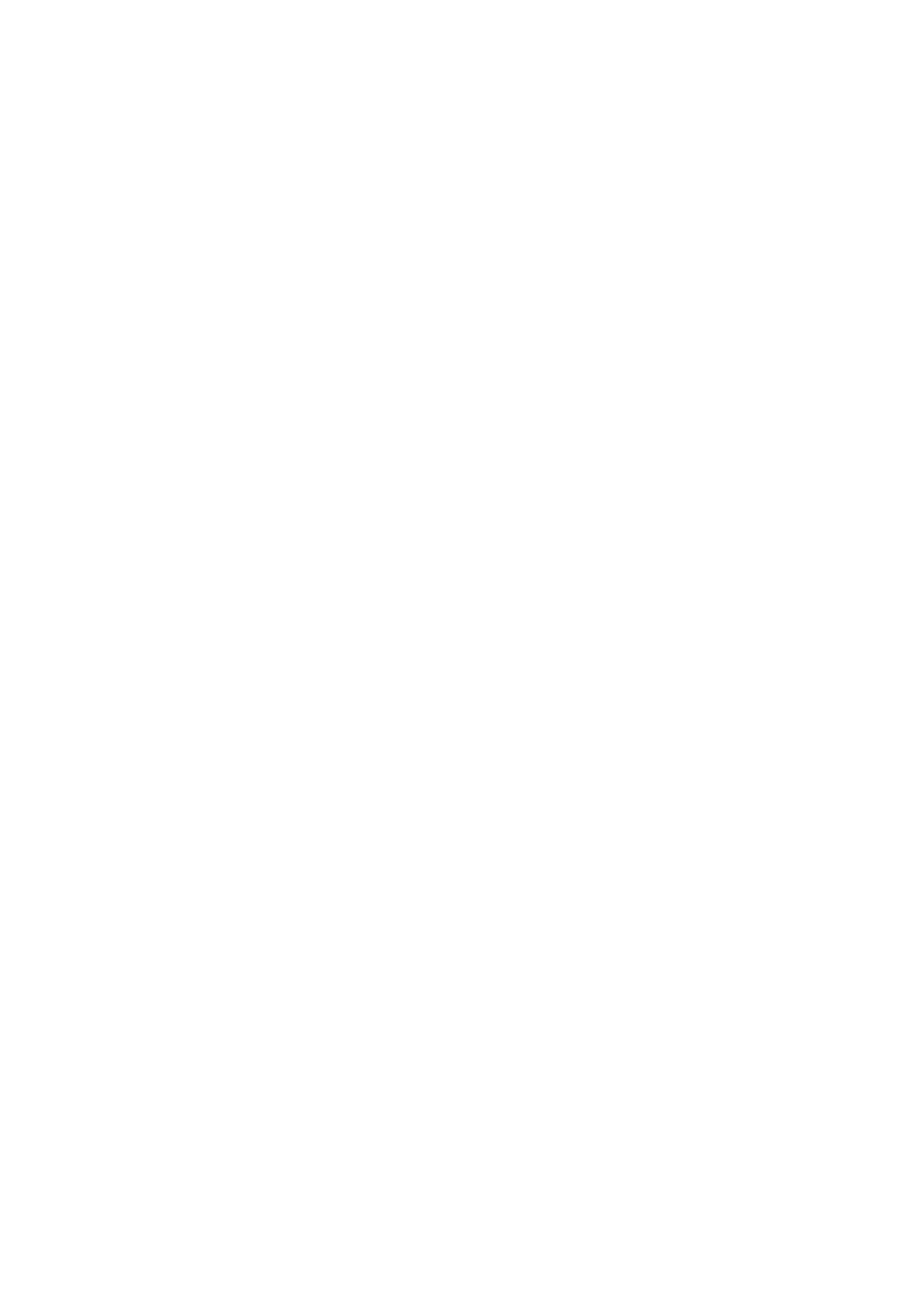| <b>Light Condition</b>   | Nominal | 6 levels | Daylight<br>Dark, Lighted<br>Dusk<br>Dark, Not Lighted<br>Dawn<br>Dark, Unknown Lighting |
|--------------------------|---------|----------|------------------------------------------------------------------------------------------|
| Road Class               | Nominal | 4 levels | Interstate<br>US & State Highways<br>Farm to Market<br><b>City Street</b>                |
| Surface Width            | Numeric | 24-168   | Low Width, High Width                                                                    |
| <b>Weather Condition</b> | Nominal | 7 levels | Clear<br>Cloudy<br>Rain<br>Fog<br>Sleet/Hail<br>Snow<br><b>Blowing Sand/Snow</b>         |

|                              | <b>Table 2.</b> Distribution of injury severity by key variables |                             |  |
|------------------------------|------------------------------------------------------------------|-----------------------------|--|
| Crash conditioning variables | Severity frequency                                               |                             |  |
|                              | Serious Injuries or Killed 2147 (39%)                            | Light Injuries $3410(61\%)$ |  |
| <b>Adjusted Average</b>      |                                                                  |                             |  |
| <b>Daily Traffic Amount</b>  |                                                                  |                             |  |
| Low Volume Traffic           | 1247 (40%)                                                       | 1866 (60%)                  |  |
| High Volume Traffic          | 900 (37%)                                                        | 1544 (63%)                  |  |
| <b>Crash Time</b>            |                                                                  |                             |  |
| <b>Off Peak Hour</b>         | 1353 (41%)                                                       | 1936 (59%)                  |  |
| Peak Hour                    | 794 (35%)                                                        | 1474 (65%)                  |  |
| <b>Light Condition</b>       |                                                                  |                             |  |
| Daylight                     | 1334 (34%)                                                       | 2597 (66%)                  |  |
| Dark, Lighted                | 565 (49%)                                                        | 580 (51%)                   |  |
| Dusk                         | 27 (47%)                                                         | 30 (53%)                    |  |
| Dark, Not Lighted            | 179 (55%)                                                        | 147 (45%)                   |  |
| Dawn                         | 21 (45%)                                                         | 26 (55%)                    |  |
| Dark, Unknown Lighting       | 21 (41%)                                                         | 30 (59%)                    |  |
| <b>Road Class</b>            |                                                                  |                             |  |
| Interstate                   | 663 (39%)                                                        | 1053 (61%)                  |  |
| US & State Highways          | 1319 (38%)                                                       | 2144 (62%)                  |  |
| Farm to Market               | 157 (43%)                                                        | 204 (57%)                   |  |
| <b>City Street</b>           | 8(47%)                                                           | 9(53%)                      |  |
| <b>Surface Width</b>         |                                                                  |                             |  |
| Low Width                    | 1100 (39%)                                                       | 1705 (61%)                  |  |
| High Width                   | 1047 (38%)                                                       | 1705 (61%)                  |  |
| <b>Weather Condition</b>     |                                                                  |                             |  |
| Clear                        | 1539 (39%)                                                       | 2380 (61%)                  |  |
| Cloudy                       | 323 (37%)                                                        | 543 (63%)                   |  |
| Rain                         | 271 (37%)                                                        | 466 (63%)                   |  |
| Fog                          | 5(42%)                                                           | 7(58%)                      |  |
| Sleet/Hail                   | 8 (38%)                                                          | 13 (62%)                    |  |
| Snow                         | $1(100\%)$                                                       | $0(0\%)$                    |  |
| <b>Blowing Sand/Snow</b>     | $0(0\%)$                                                         | $1(100\%)$                  |  |

#### **5 Results**

Using RStudio, the CART method was employed to classify the crash severity. To recognize the crucial factors of injury severity, six independent variables were used. Additionally, The Gini index was used as the CART's default splitting criterion.

Fig. 1 shows the classification tree. As it can be easily distinguished, this tree has five terminal nodes and the Light Condition, Crash Time and Weather Condition are the basic splitters. This implies that the crucial factors in crash severity in Beaumont's crashes are these three variables. The first split in node 1 is based on the most important factor light condition, which points out the most appropriate variable to classify the crash severity base on the dataset. CART splits the light conditions into dark-lighted, dark-not lighted, dawn or dusk in the left node and dark-unknown lighting and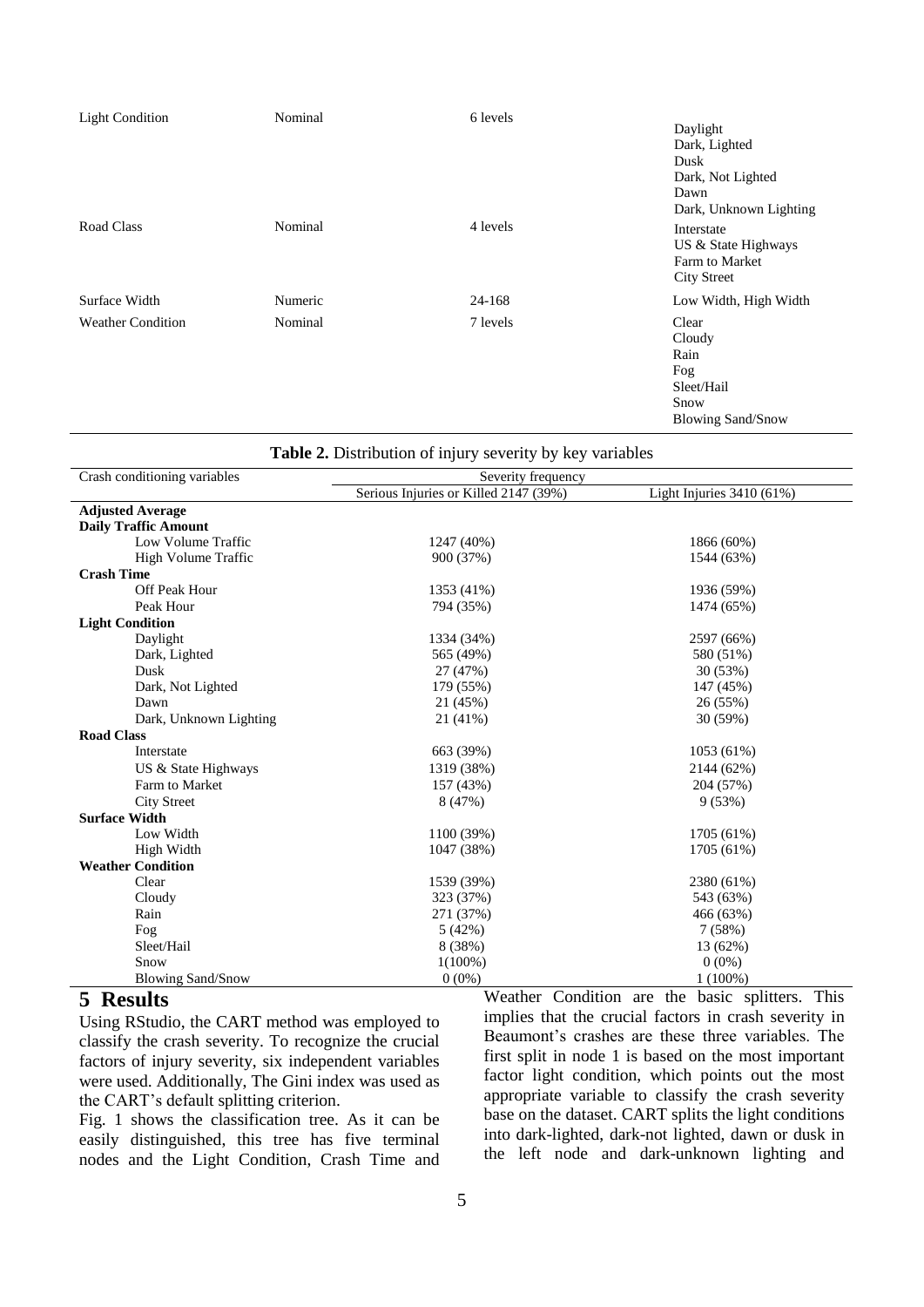daylight in the right node. In fact, the tree predicts that if a crash happens in the light condition of dark with unknown lighting or daylight, 34% of the crashes will cause serious injuries or killed and 66% will cause light injuries (Terminal node 5).



**Fig. 1**. The output of the CART tree

Yet, in the left branch of the tree, CART continues to split node 2 based on the variable of crash time and divide the crash time into peak hour and offpeak hour. It forecasts that in the light condition of dark-lighted, dark-not lighted, dawn or dusk and the crash time of peak hour, 41% of the crashes will cause serious injuries or killed and 59% will lead to light injuries (Terminal node 4). Regarding to the crash time of off-peak hour and light condition node 3 is formed. CART splits node 3 based on light condition and sends the dark-lighted, dawn and dusk to the right branch which forms node 4 and the rest of light conditions to the left branch which makes terminal node 1. Therefore, as indicated in terminal node 1 if the light condition is dark-not lighted and the crash time is not in peak hours (off-peak hours), the tree predicts that the injury severity is more likely to be severe and will cause severe injuries or people killed (60%). Moreover, the CART divides nod 4 based on weather condition into two parts. At terminal node 2, tree predicts that 52% of the crashes in clear, cloudy, rain or snow weather condition have severe injuries while in weather conditions of fog, sleet or hail (Terminal 3) 78% of crashes will cause light injuries. Besides, applying the CART method, table 3 represents the accuracy of the prediction which is made by this decision tree for testing models. As the table 3 indicates the model prediction accuracy for the testing data is 62% which means the CART model with the probability of 62% predicts the future data properly. As, Xu et al. [25] achieved the prediction accuracy of 55.2% for testing data and Wang et al. [21] got 62% overall model prediction accuracy in the testing phase, this model accuracy, is acceptable. Table 3 gives general information about the accuracy and performance of the model but should not be considered as the singular measure for assessing model performance.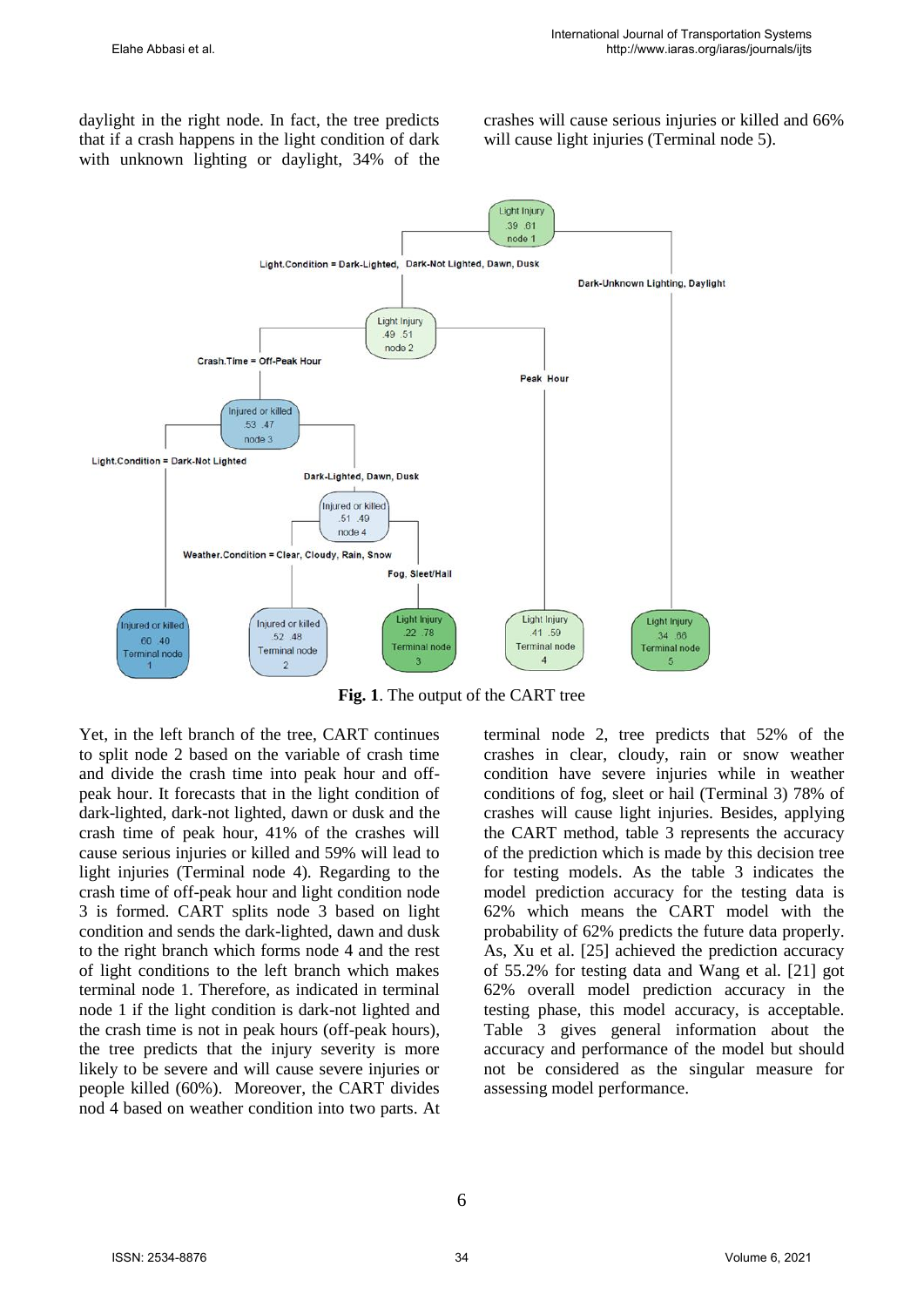**Table 3.** Prediction accuracy of the CART model for two classes of severity injuries

|                            | Testing data        |                   |  |
|----------------------------|---------------------|-------------------|--|
|                            | Correctly predicted | Observed severity |  |
| Serious Injuries or Killed | 16(64%)             | 25                |  |
| Light Injuries             | 453 (61%)           | 733               |  |
| Overall                    | 469 (62%)           | 758               |  |

### **6 Discussion**

CART results show that light condition, crash time and weather condition are the three most influential factors to crash severity. The output of terminal node 1 shows that in off-peak hours and dark-not lighted conditions the probability of a severe crash is bigger than a light one. Chen and Fan [27] implied in their research that crashes in daytime and off-peak were not severe. These findings show that low visibility in dark conditions is highly likely to increase the severity of crashes.

In terminal nodes 2 and 3 which are divided regarding weather condition, clear, cloudy, rainy and snowy weather are associated with severe injuries and other weather conditions are in association with light injuries. While some approaches confirm this study's result, others have conflicts with these outputs. Likely, regarding each investigation characteristic, many factors can play roles and could affect the results. For example, the study of Tavakoli Kashani and Shariat Mohaymany [8] confirmed that weather condition of clear, snowy and foggy is associated with serious injuries. Also, Nilsson et al. [49] analysis mentioned that adverse weather conditions enhance the risk of fatal run-offroad crashes. However, Dissanayake [30] argued that severe weather and physical disabilities do not significantly affect single vehicle crashes which is on contrary with other researches. Since the percentage of crashes in terminal node 3 is only 0.17% of the whole data, it can be concluded that clear, cloudy, rainy and snowy weather can increase the severity of injuries in this research.

According to terminal node 4, crashes in peak hours, and dark light conditions can cause less severe injuries. Chu [50] found similar results in his investigation that crashes during peak time are less severe in comparison with those during the off-peak time. This can be associated with the fact that drivers may drive at a higher speed in off-peak hours when the traffic volume is smaller than offpeak hours.

Furthermore, terminal node 5 reveals that driving in daylight time can cause more light injuries. This may be because, lighting increases drivers' ability to see the scenes properly and respond rapidly and in an appropriate manner if they detect any danger. Driving in poor light conditions may cause drivers to ignore the presence of traffic signs or pedestrians which is stated by a study of Li [51].

# **7 Conclusion**

The purpose of this investigation is to identify the major factors of crash severity in Beaumont, Texas, and give some evidence-based recommendations to policymakers to alleviate the effects of crashes. This study showed that "light condition", "crash time" and "weather condition" are the most crucial factors influencing the injury severity of crashes in Beaumont. The output indicates Beaumont roads have inadequate or insufficient lightning condition. Crash time is another main recognized variable. To be more precise, most probably drivers in peak hours, drive more carefully and as a result, the injuries are less severe in Beaumont. Also, the weather condition is found to be another important factor that causes severe injuries or fatality. The analysis revealed that in clear, cloudy and rainy weather, which is the dominant weather condition in Beaumont, more fatality and serious injuries will occur.

However, this research is implemented in Beaumont which is a port with large number of heavy vehicles on its roads. The result of this study can be taken into consideration to reduce the crash severity in new humid subtropical climate port and coastal urban areas. Additionally, regarding the complexity of transportation and traffic crashes, some future investigations are suggested. First, using other data mining methods, may help to extract additional risk factors and information. Combining human related with road-based factors can be the next step, as well. It can also help researchers and policy makers to achieve better understanding of traffic crashes and as a result assist decision-makers to make more efficient and cost-effective decisions.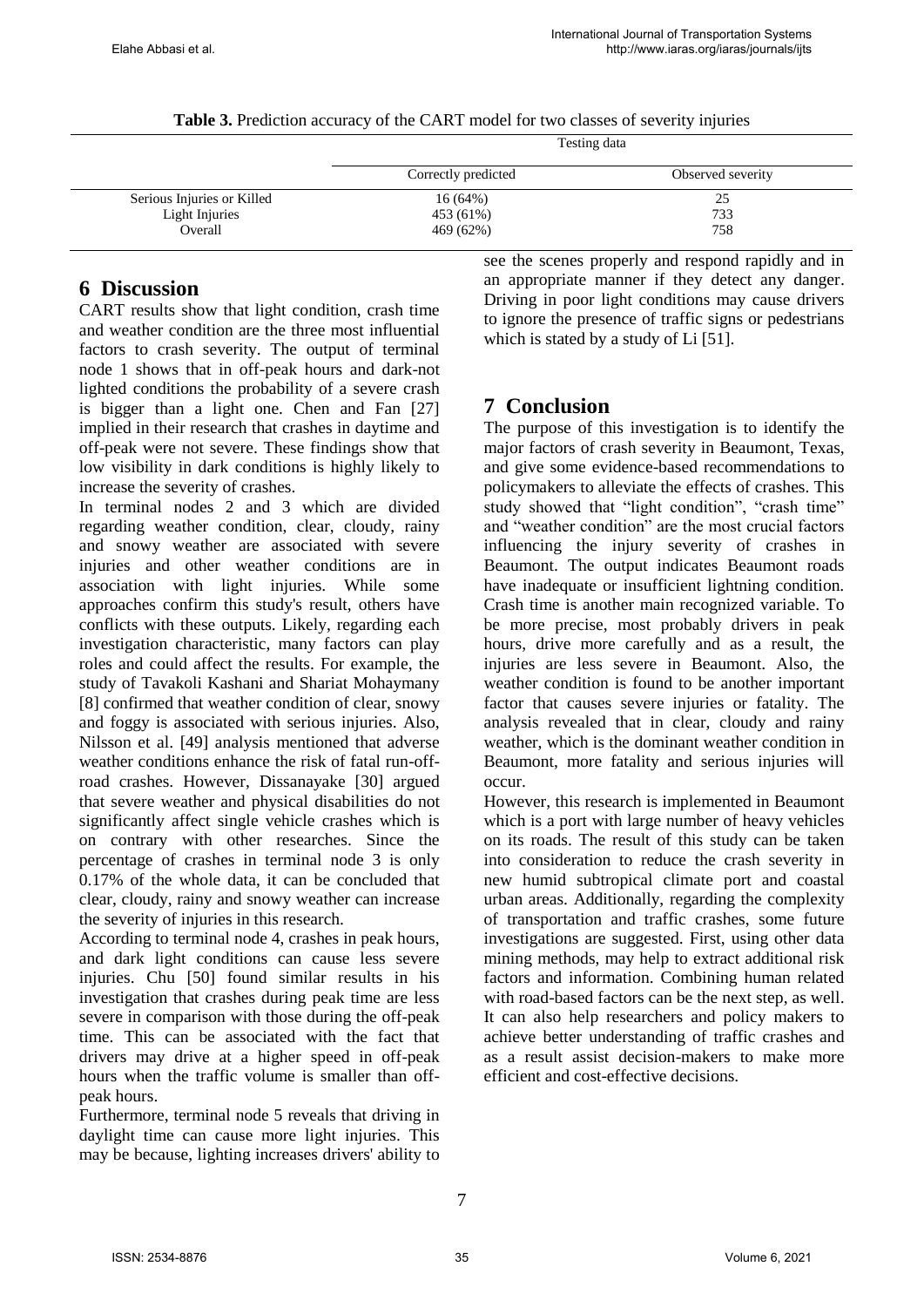## **Acknowledgments**

This study was partially supported by the Natural Science Foundation (1726500) and the Center for Advances in Port Management (CAPM). The findings and conclusions of this paper are those of the authors and do not necessarily represent the official position of NSF and CAPM.

#### *References:*

- [1] World Health Organization. Global Health Observatory data repository. *Road traffic deaths data by country,* 2019. Available from: <https://apps.who.int/gho/data/node.main.A997>
- [2] Texas Department of Transportation. Crash Record Information System. *TxDOT Crash Query Tool,* 2019. Available from: [https://cris.dot.state.tx.us/public/Query/app/wel](https://cris.dot.state.tx.us/public/Query/app/welcome) [come](https://cris.dot.state.tx.us/public/Query/app/welcome)
- [3] Fanny M, Norros I, Innamaa S. Accident risk of road and weather conditions on different road types. *Accident Analysis & Prevention.*  2019;122: 181–188.
- [4] Taamneh M, Alkheder S, Taamneh S. Data mining techniques for traffic accident modeling and prediction in the United Arab Emirates. *Journal of Transportation Safety & Security*. 2017; 9(2):146–166.
- [5] Pakgohar A, Sigari Tabrizi R, Khalil M, Esmaeili A. The role of human factor in incidence and severity of road crashes. *Procedia Computer Science*, 2011. P. 764–769.
- [6] Ossenbruggen P, Pendharkar J, Ivan J. Roadway safety in rural and small urbanized areas. *Accident Analysis and Prevention.*  2001;33: 485–498.
- [7] Chang L-Y., Wang H-W. Analysis of traffic injury severity: An application of nonparametric classification tree techniques . *Accident Analysis and Prevention*. 2006;38: 1019–1027.
- [8] Tavakoli Kashani A, Shariat Mohaymany A. Analysis of the traffic injury severity on twolane, two-way rural roads based. *Safety Science*, 2011;49(10): 1314–1320.
- [9] Shirali G, Valipour Noroozi M, Saki Malehi A. The outcome of occupational accidents by CART and CHAID. *Journal of Public Health Research.* 2018; 7(1361): 74–80.
- [10] Breiman L, Friedman J, Olshen R, Stone C. Classification and Regression*.* Montery: Wadsworth and Brooks/Cole; 1984.
- [11] American Association of Port Authorities (APPA)*.* 2013*. U.S. Port Ranking by Cargo Volume 2013.* United States of America.
- [12] Hegar G. Port of entery, Port of Beaumont, *Texas Comptroller of Public Accounts*. 2018. Available from: [https://comptroller.texas.gov/economy/economi](https://comptroller.texas.gov/economy/economic-data/ports/snap-beaumont.php) [c-data/ports/snap-beaumont.php](https://comptroller.texas.gov/economy/economic-data/ports/snap-beaumont.php)
- [13] Dick J. Port of Beaumont plans new truckqueuing station*, Beaumont Enterprise.* 2020. Available from: [https://www.beaumontenterprise.com/news/arti](https://www.beaumontenterprise.com/news/article/Port-of-Beaumont-plans-new-truck-queuing-station-15372117.php) [cle/Port-of-Beaumont-plans-new-truck](https://www.beaumontenterprise.com/news/article/Port-of-Beaumont-plans-new-truck-queuing-station-15372117.php)[queuing-station-15372117.php](https://www.beaumontenterprise.com/news/article/Port-of-Beaumont-plans-new-truck-queuing-station-15372117.php)
- [14] Brooks S. TxDOT awards Port of Beaumont \$1.57 million grant*, Beaumont Business Journal.* 2020. Available from: [https://www.beaumontbusinessjournal.com/ne](https://www.beaumontbusinessjournal.com/news/txdot-awards-port%20beaumont-157-million-grant) [ws/txdot-awards-port beaumont-157-million](https://www.beaumontbusinessjournal.com/news/txdot-awards-port%20beaumont-157-million-grant)[grant](https://www.beaumontbusinessjournal.com/news/txdot-awards-port%20beaumont-157-million-grant)
- [15] Freedman A, [Samenow](https://www.washingtonpost.com/people/jason-samenow/) J. Flooded again: Climate change is making flooding more frequent in Southeast Texas. *The Washington Post*, 2019. Available from: [https://www.washingtonpost.com/weather/201](https://www.washingtonpost.com/weather/2019/09/20/flooded-again-climate-change-is-making-flooding-more-frequent-southeast-texasthanks-part-climate-change/) [9/09/20/flooded-again-climate-change-is](https://www.washingtonpost.com/weather/2019/09/20/flooded-again-climate-change-is-making-flooding-more-frequent-southeast-texasthanks-part-climate-change/)[making-flooding-more-frequent-southeast](https://www.washingtonpost.com/weather/2019/09/20/flooded-again-climate-change-is-making-flooding-more-frequent-southeast-texasthanks-part-climate-change/)[texasthanks-part-climate-change/](https://www.washingtonpost.com/weather/2019/09/20/flooded-again-climate-change-is-making-flooding-more-frequent-southeast-texasthanks-part-climate-change/)
- [16] Washington S P, Karlaftis M G, Mannering F. Statistical and Econometric Methods for Transportation Data Analysis (2nd Edition ed.). Chapman and Hall/CRC; 2010.
- [17] Chang L, Chen, W. Data mining of tree-based models to analyze freeway accident frequency. *Journal of Safety Research.* 2005*;*36: 365–375.
- [18] Huang H, Peng Y, Wang J, Luo Q, Li X. Interactive risk analysis on crash injury severity at a mountainous freeway with tunnel groups in China. *Accident Analysis and Prevention.*  2018;111: 56–62.
- [19] Rakotonirainy A, Steinhardt D, Delhomme P, Darvell M, Schramm A. Older drivers' crashes in Queensland, Australia. *Accident Analysis and Prevention.* 2012;48: 423–429.
- [20] Mergia W Y, Eustace D, Chimba D, Qumsiyeh M. Exploring factors contributing to injury severity at freeway merging and diverging locations in Ohio. *Accident Analysis and Prevention.* 2013; 55: 202–210.
- [21] Wang J, Zheng Y, Li X, Yu C, Kodaka K, Li K. Driving risk assessment using near-crash database through data mining of tree-based model. *Accident Analysis and Prevention.*  2015; 84:54–64.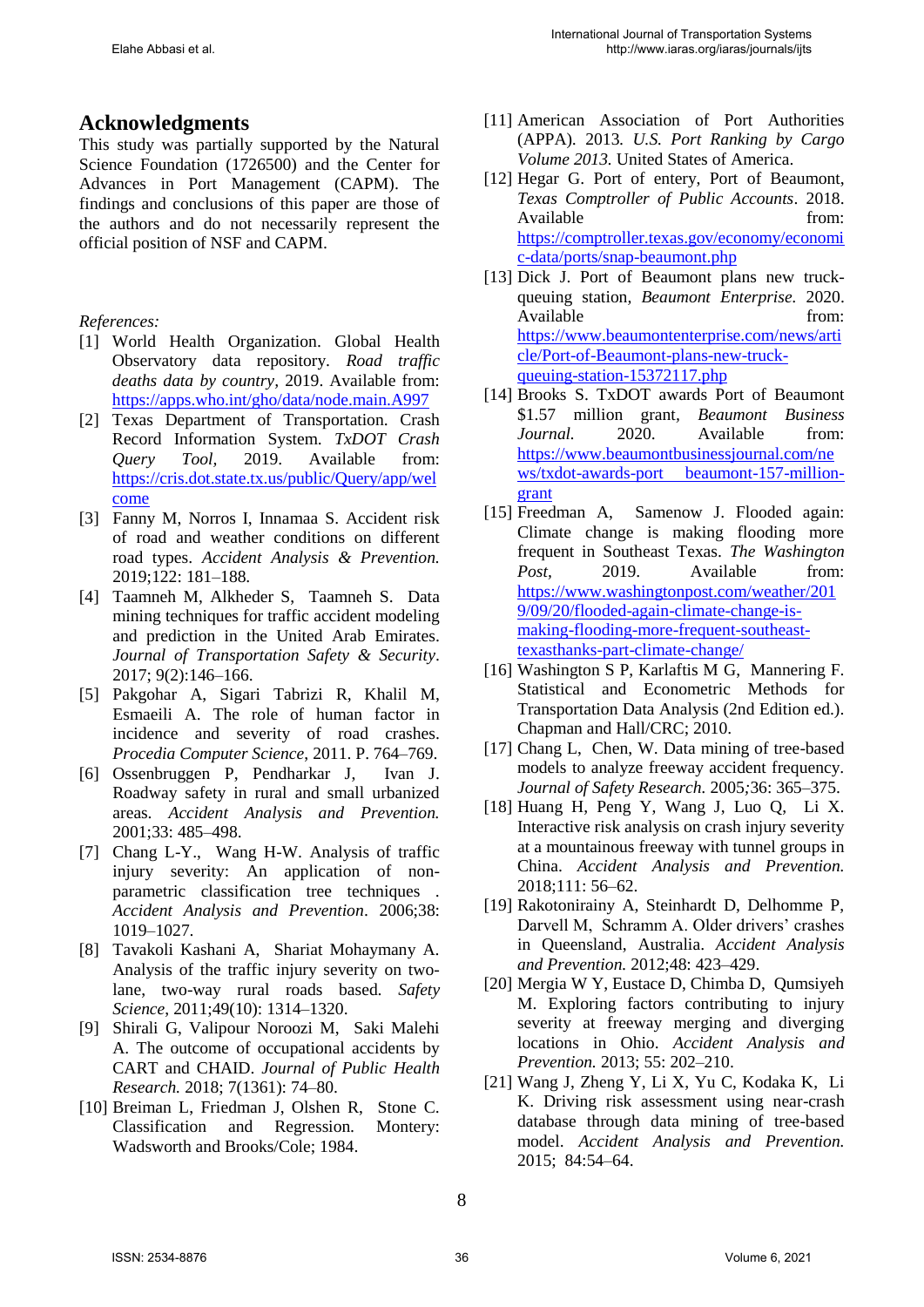- [22] Karlaftis M G, Golias I. Effects of road geometry and traffic volumes on rural roadway accident rates. *Accident Analysis and Prevention.* 2002;34: 357–365.
- [23] Öström M, Eriksson A. Pedestrian fatalities and alcohol. *Accident Analysis and Prevention.*  2001;33(2): 173–180.
- [24] Castro Y, Kim Y J. Data mining on road safety: factor assessment on vehicle accidents using classification models. *International Journal of Crashworthiness*. 2015; 21(2): 1–7.
- [25] Xu X, Šaric Ž, Kouhpanejade A. Freeway incident frequency analysis based on CART method. *Promet – Traffic & Transportation.*  2014;26: 191–199.
- [26] Ma Z, Chien S I-J, Dong C, Hu D, Xu T. Exploring factors affecting injury severity of crashes in freeway tunnels. *Tunnelling and Underground Space Technology.* 2016;59: 100–104.
- [27] Chen Z, Fan W D. A multinomial logit model of pedestrian-vehicle crash severity. *International Journal of Transportation.*   $2019.8: 43 - 52.$
- [28] Prati G, Pietrantoni L, Fraboni F. Using data mining techniques to predict the severity of bicycle crashes. *Accident Analysis and Prevention.* 2017;101: 44–54.
- [29] Carlin J B, Taylor P, Nolan T. School based bicycle safety education and bicycle injuries in children: a case-control study. *Injury Prevention.* 1998;4: 22–27.
- [30] Dissanayake S. Young Drivers and Run-Offthe-Road Crashes. *Proceedings of the 2003 Mid-Continent Transportation Research Symposium;* 2003. P. 1–6.
- [31] Qiong W, Guohui Z, Yusheng C, Lina, W, Rafiqul, A T, Adélamar A. Exploratory multinomial logit model–based driver injury severity analyses for teenage and adult drivers in intersection-related crashes. *Traffic Injury*. 2016;17(4):1–9.
- [32] Koetse M J, Rietveld P. The impact of climate change and weather on transport: An overview of empirical findings. *Transportation Research Part D*. 2009;14: 205–221.
- [33] Çelik A K, Oktay E. A multinomial logit analysis of risk factors influencing road trafficinjury severities in the Erzurum and Kars Provinces of Turkey. *Accident Analysis and Prevention.* 2014;72: 66–77.
- [34] Fan W D, Kane M R, Haile E. Analyzing severity of vehicle crashes at highway-rail grade crossings: multinomial logit modeling.

*Journal of the Transportation Research Forum.* 2015;54(2): 39–56.

- [35] Moore D N, Schneider IV W H, Savolainen P T, Farzaneh M. Mixed logit analysis of bicyclist injury severity resulting from motor vehicle crashes at intersection and nonintersection locations. *Accident Analysis and Prevention.* 2011;43: 621–630.
- [36] Tay R, Choi J, Kattan L, Khan A. A multinomial logit model of pedestrian–vehicle crash severity. *International Journal of Sustainable Transportation.* 2011;5: 233–249.
- [37] Li Z, Ci Y, Chen C, Zhang G, Wu Q, Qian Z. Investigation of driver injury severities in rural single-vehicle crashes under conditions using mixed logit and latent class models. *Accident Analysis and Prevention.* 2019;124: 219–229.
- [38] Wu Q, Zhang G, Ci Y, Wu L, Tarefder R A. Exploratory multinomial logit model–based driver injury severity analyses for adult drivers in intersection-related crashes. *Traffic Injury Prevention.* 2016;4(17): 413–422.
- [39] Iranitalab A, Khattakb A. Comparison of four statistical and machine learning methods for crash severity prediction. *Accident Analysis and Prevention.* 2017;108: 27–36.
- [40] Zeng Q, Huang H, Pei X, Wong S C. Modeling nonlinear relationship between crash frequency by severity and contributing factors by neural networks. *Analytic Methods in Accident Research.* 2016;10: 12–25.
- [41] Tang J, Liang J, Han C, Li Z, Huang H. Crash injury severity analysis using a two-layer stacking framework." *Accident Analysis and Prevention.* 2019; 122: 226–238.
- [42] Abellán J, López G, de Ona J. Analysis of traffic accident severity using Decision Rules via Decision. *Expert Systems with Applications.*  2013;40: 6047–6054.
- [43] Kuhnert P M, Do K-A, McClure R. Combining non-parametric models with logistic regression: an application to motor vehicle injury data. *Computational Statistics & Data Analysis.*  2000;34: 371–386.
- [44] Young Sohn S, Shin H. Pattern recognition for road traffic accident severity Korea. *Ergonomics.* 2001;44(1): 107–117.
- [45] Wikipedia, Cimate of Beaumont, Texas, 2021. Available from: [https://en.wikipedia.org/wiki/Climate\\_of\\_Beau](https://en.wikipedia.org/wiki/Climate_of_Beaumont,_Texas) mont, Texas
- [46] Rovšek V, Batista M, Bogunović B. Identifying the key risk factors of traffic accident injury severity on slovenian roads using a non-